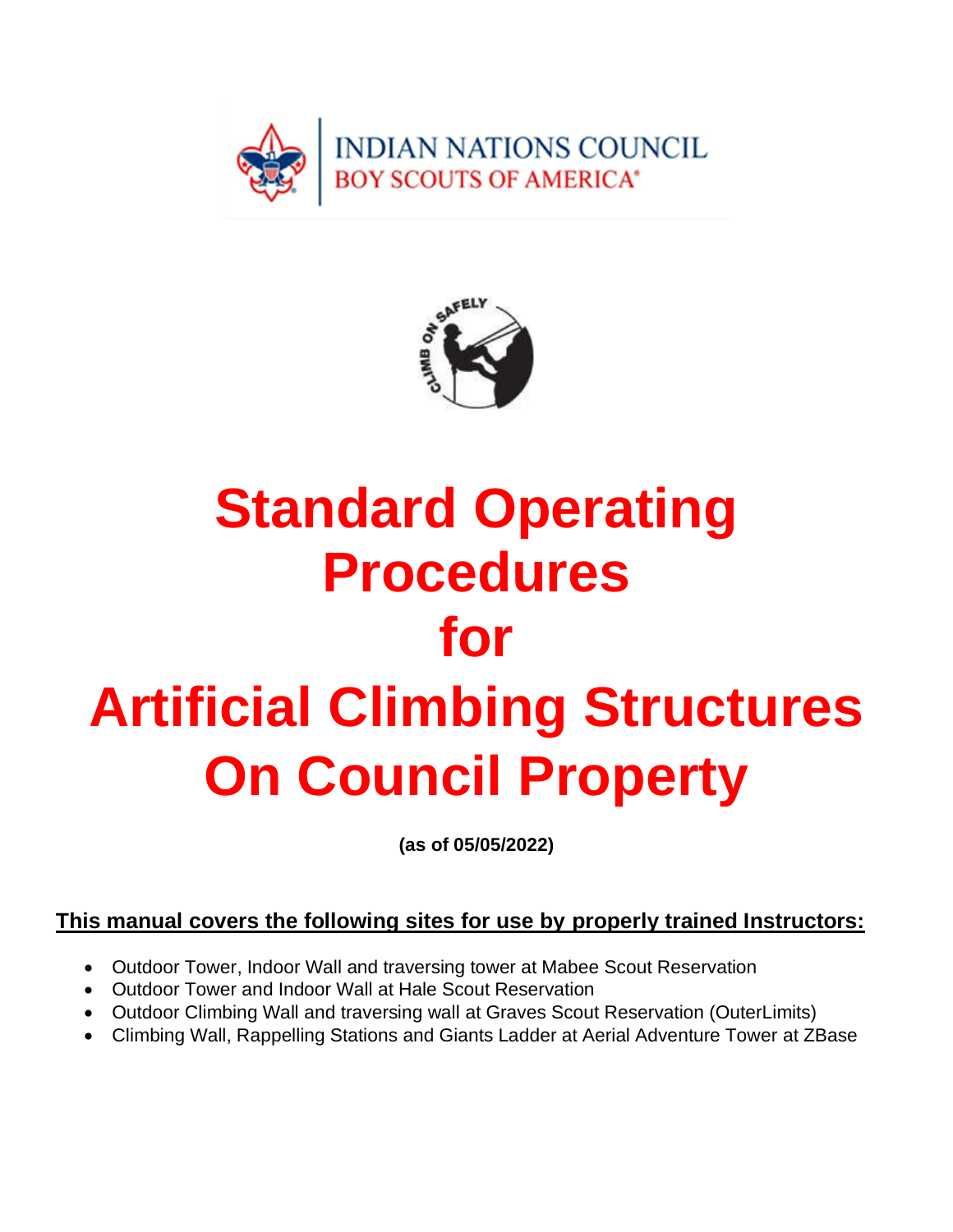#### **ABOUT THIS DOCUMENT**

These Standard Operating Procedures (SOP) are intended to support the Level 2 Instructor (Climbing or Artificial Climbing Structure) or Director on hand for the event by providing information to be used while operating the artificial climbing structure. Additional information and BSA policies from NCAP covering camp use, first aid, etc. as referenced during training will also apply but may not be specifically identified or described herein.

All Instructors on site should recall that:

- Current Council Climbing Policy shall apply and should be known by Instructors on hand and should be maintained during event. See Cope and Climbing webpage for current policy.
	- o From Council Policy: "*Regardless of their level of training, every Climbing Instructor within the climbing site during an event is expected to maintain safe climbing conditions at all times and work within their personal capabilities and experience.*"
- The most current edition of Belay On is the document for reference for climbing activities within the BSA program.
- Climb On Safely provides awareness and identifies requirements for a Unit based climbing activity – regardless of location. Please assure that Qualified Supervision is on hand to assist Instructors in the activity.
- By reference, these SOPs also support OSHA 29 CFR 1910 regarding fall restraint and fall arrest needs.

#### **RESERVATION and USE of Council Property**

A site reservation form shall be used and approved by Council Representative PRIOR TO using any council climbing site referenced to assure that instructors are identified, are of proper training levels and provide sufficient staffing.

#### **Unit Check In**

Before starting activities or visiting climbing site, check in with Camp Ranger. The Lead Instructor must present a copy of the approved reservation form with photo ID to Ranger for access to equipment and/or any climbing site.

#### **Equipment Check Out and Return**

Prior to start of event-

- 1. Ranger will provide direction to equipment and climbing area.
- 2. Registration form will show what site is reserved for use and if allowed to check out equipment or ropes.
- 3. If using Council gear, the pre-use inspection form shall be completed during check out process.
- 4. Use Inventory sheet for site and pull gear ranger confirms what equipment has been checked out for use.

At the end of the event-

- 1. Collect all equipment, rope and gear and return to storage location.
- 2. Climbing Instructors shall inspect equipment, ropes and gear for and note any equipment concerns or damage experienced during event activities.
- 3. Instructor(s) shall fill in all log books (rope, helmet or harness) with information needed.
- 4. Ranger can confirm the return of all Council equipment and gear in clean and good condition and logs filled in for usage.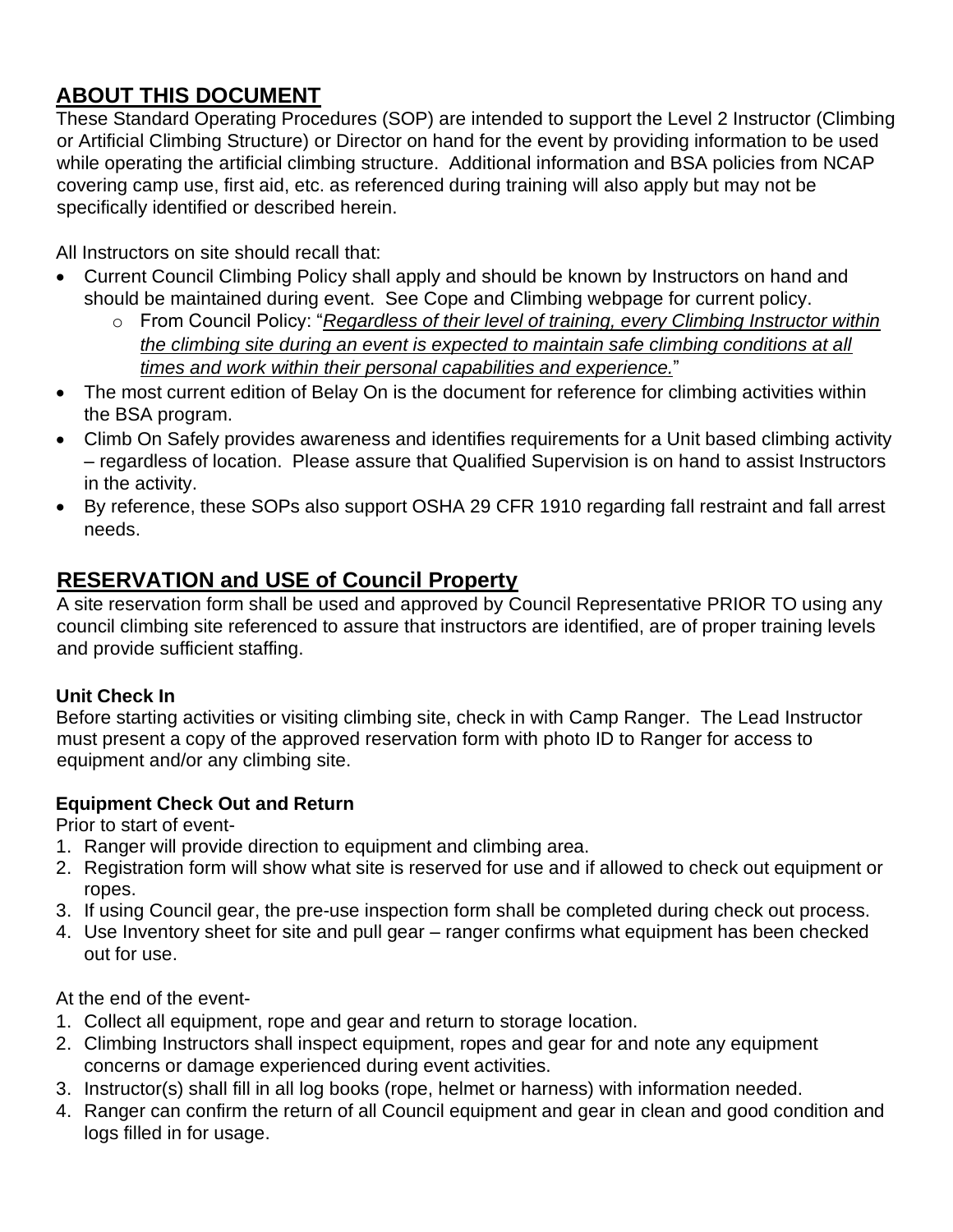#### **Event Staffing:**

A Lead Instructor is required and shall be a current registered scouter having completed ACS 2, COPE 2, CLI 2 or NCS COPE or Climbing Director or other BSA recognized climbing training (see current Climb On Safely). At least one additional trained Instructor of appropriate Level 1 or better training must be present to use site.

From Climb On Safely, the Lead Instructor shall assure that Qualified Supervision is also present the group on hand. If needed, Lead Instructor can adjust numbers of participants within climbing area to assure coverage and attention.

#### **General Operating Information >>>> please read!!**

- 1. All BSA COPE & Climbing requirements, current Council policy, prior training and personal experience shall govern activities.
- 2. At least one adult at the activity site must have current training in CPR and first aid or Wilderness First Aid during all activities.
- 3. A First Aid Kit shall be present at activity site Unit supplied for unit based activities.
- 4. Pre-use inspections are performed at all sites and on equipment to be used prior to starting activities. As needed, critical maintenance items are documented, promptly addressed and remediation is documented with Ranger prior to starting activities. In the event that repairs are not feasible, the affected site, element or component will be avoided and / or an alternate used.
- 5. Weather and environmental conditions shall be monitored continuously during the activities and appropriate actions, including the termination of the event, shall be taken to keep participants and instructors safe.
- 6. Personal helmets and harnesses are allowed only after inspection and approval by the Lead Instructor present.
- 7. For instructors or participants on top of a tower or wall: all parties shall be placed on a safety tether using steel autolocking carabiners when they arrive onto platform. Tether shall be adjusted to prevent anyone from extending beyond edge of platform and experiencing a fall of any length (fall restraint). Council has appropriate manufactured tethers for use.
- 8. Full body harnesses may be used by instructors but are not required if proper tether use and adjustments are maintained. Council has full body harnesses for use.
- 9. Anyone over shoulder height from the ground shall be properly belayed or use an independent safety tether connected to a safety line. No one, including instructors, shall be functioning in an unsafe manner.
- 10.Spotting climbers is always a best practice and should be used during activities. Participants should be trained in proper spotting techniques prior to and perform this function during activities.
- 11.A backup belayer shall always be used for any activity climbing or rappelling as described below.

#### **Safety Orientation for Participants:**

Prior to setting up or starting activities, Instructors will conduct a safety orientation with all participants explaining the following:

- There are inherent risks of the activities safety is for everyone and monitored by all so watch each other and the instructors.
- A red zone is identified for all instructors, observers and participants.
	- $\circ$  No one, including an observer, is allowed in a red zone without a helmet properly fitted.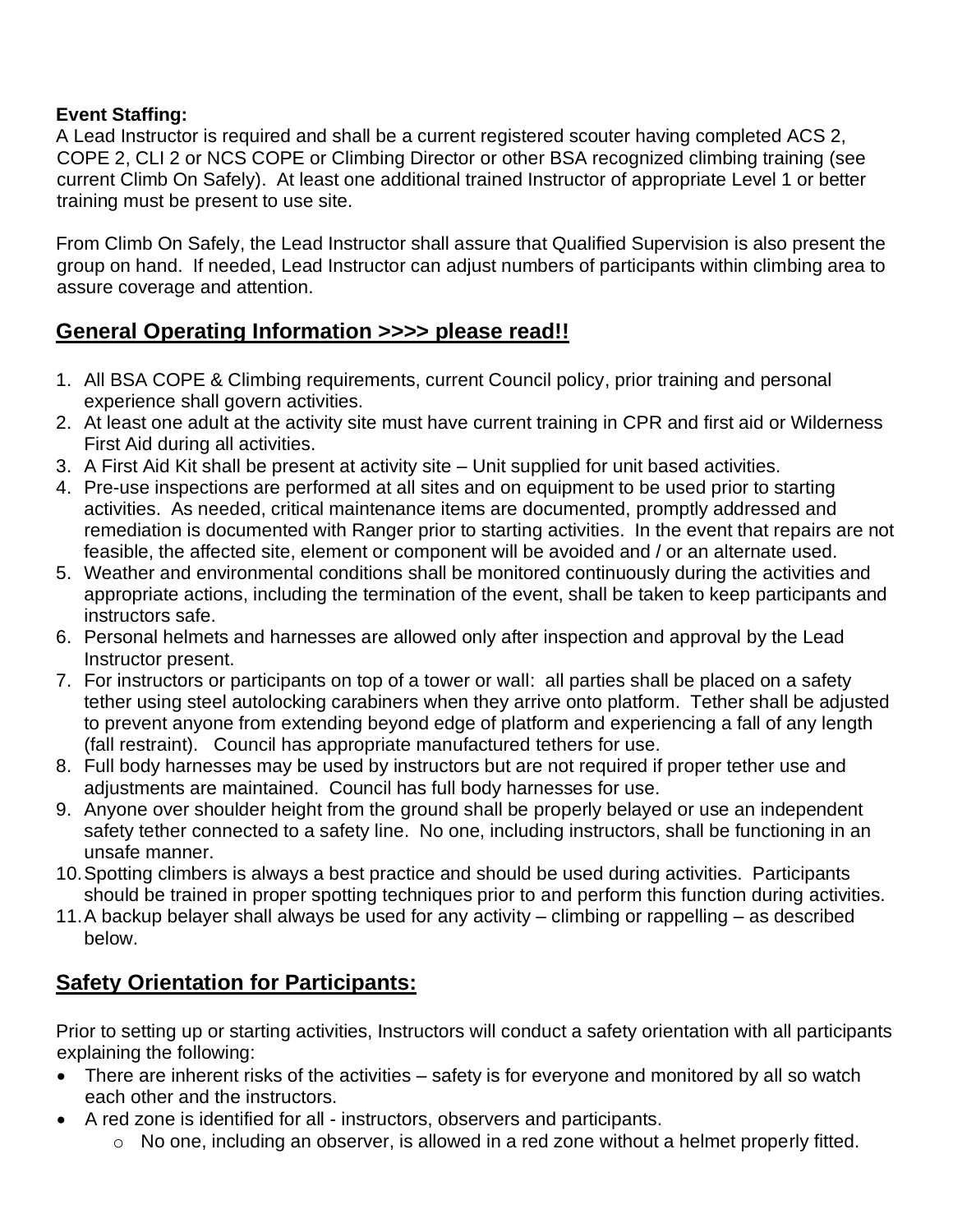- Review Challenge by Choice and present activities for the event.
- Review proper fit of helmet and harness being used and importance to maintain fit.
- Review commands to be used during climbing or rappelling activities.
- Never sit or place anything on railings or ledges at height; it can fall and injure someone.
- Keep ALL equipment out of dirt at all times and avoid stepping on rope or other soft goods. If Council owned equipment or gear needs to be cleaned up after use, the Lead Instructor shall be responsible for assuring everything is cleaned properly and dried as needed prior to return to Ranger and storage.

#### **Incident Resolution and Reporting:**

Incidents may occur anytime, anywhere. The most important mental challenge in the event of an incident is also the most difficult - You must remain calm! In the event of an incident:

• Lead Instructor shall direct or perform the rescue with safety in mind, getting the affected party to the ground safely. Expected rescue situations include:

Climber unable to progress or experiences health issues.

Belayer supports climber to free self/reset to start climbing again. Or

Belayer carefully lowers climber to ground under supervision of Lead Instructor.

Repeller unable to lower - belay device jammed, loss of control, nonresponsive Belayer and back up belay hold participant in safe position.

Lead Instructor coordinates instructors to lower participant safely to ground.

Belayer unable to continue activity

Participant holds positions (if able).

- New belayer or back up belay performs belay transfer to replace.
- New back up belay takes position.

Participant can continue or return to start based on needs.

- Dial 911 and administer First Aid / CPR as needed or determined by trained first aid individual(s) on hand.
- Inform the Camp Ranger immediately for additional assistance and further coordination.
- Remove all participants from the area that are not directly involved in the situation as needed.

#### **REPORTING**

An adult present shall have all persons present immediately write down their own independent observations of the event.

Do not disassemble any equipment associated with the accident.

A council representative will document the set up and disassemble gear

As directed by a Council representative, fill out the appropriate incident form(s) and follow directions on the incident forms.

Deliver form(s) to the appropriate Council leadership.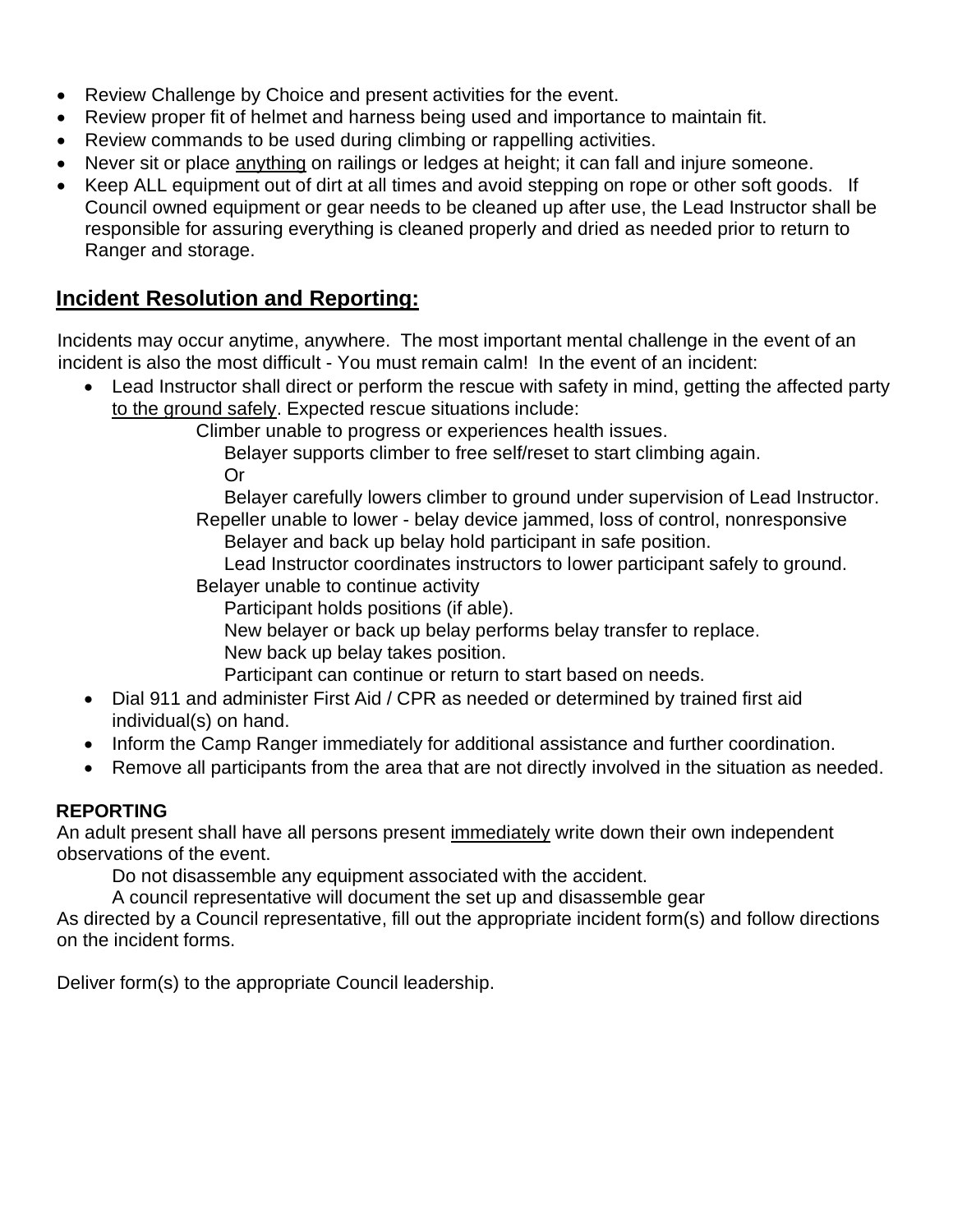### **OUTDOOR Climbing Towers or Walls: STANDARD OPERATING PROCEDURES**

### **SET UP - CLIMBING ROUTE(S)**

- For climbing, a sling shot or top rope belay is used with the belayer on the ground. A belay from the top of tower should only be performed used by trained instructors.
- A back up belay shall always be used regardless of the belayers experience.
- Climbers may top out finish climb to stand on platform at top of structure only if a Level 2 instructor or Director is present on top of climbing structure so climber may be secured to safety cable with proper tethers.
- If top out is not allowed by Lead Instructor, climbers shall be lowered by belay or down climb to ground.
- Monitor the number of participants on top of any tower closely a minimum number of bodies should be present so instructor(s) may maintain observation and control at height.

#### **RIGGING for CLIMB**

- 1. P Cords (Pull Cord a thick string) are installed on each climbing wall surface.
- 2. P Cords start at ground level and should be used to pull one rope end from ground, through top anchor (a shear reduction block or rated link) on anchor cable and back to ground.
	- a Make sure to secure opposite end of rope so it is not pulled from ground.
	- b If P Cord is missing, discuss with Ranger how to replace or if another wall is available.
- 3. Lead Instructor may either have climbers tie selves in using Figure 8 follow through or use locking carabiner and appropriate knot to connect rope to harness. Set up accordingly.
- 4. Close your system and tie knot at standing end (unused or belay end) of rope.

#### **SET GROUND ANCHOR with belayer out of system**

- 1. Use available ground anchor typically a 3-4 inch diameter steel pipe, cemented in ground, with staple or loop installed near top.
- 2. Using webbing, construct anchor on post using wrap 3, pull 2 or basket hitch with webbing about pole and through staple to keep webbing secured on post.
- 3. Use locking carabiner to join webbing ends no girth hitches please.
- 4. Thread activity line through belay device and connect device to webbing attached to post with a locking carabiner.
- 5. Test operation of belay system and confirm that belay system is closed that there is a knot at the end of the rope.

IN SYSTEM BELAY OPTION: If a ground anchor is missing, damaged or otherwise not used, belaying off the belayer (in system belay) is acceptable. All Instructors present should assure that proper loading of the belayer is maintained, good footing is available to belayer and back up belayer and anchor team (if used) and that the belayer is prepared and capable to belay the climber. It is required that a belay back up is used; adjust plans as needed to support requirement. The Lead Instructor has the training and ability to decide the best approach for every belay and should remain aware and adjust roles and duties as needed.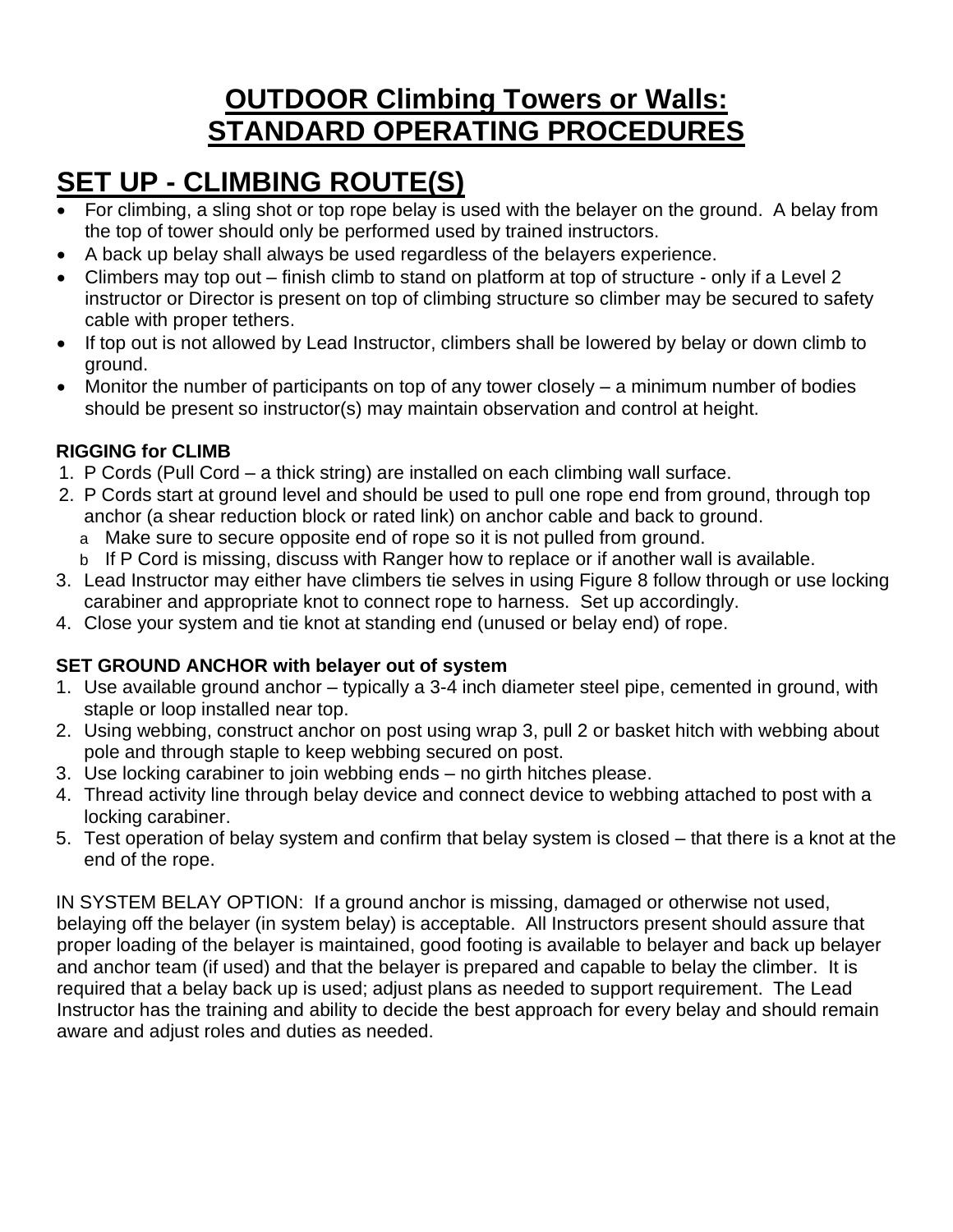### **SET UP - RAPPELLING ROUTE(S)**

- Rappelling from the top of a climbing structure is allowed only if a Level 2 or Director is present on top to supervise transfer from climbing to rappelling activities.
- Every individual (instructor or participant) on top of a climbing structure shall be secured by a safety tether until ready to rappel or leave platform.
- To rappel from a platform, an independent, top or bottom belay is recommended for use.
- A fireman's belay is acceptable for use for single rappel line.
- A belay backup shall always be performed. This means two people on a fireman's belay if an independent belay line is not used – one is the belay, second is backup as participant is not the first belay.

#### **Setting Rappelling Activity Line on solid wall section:**

- 1. Haul rope, gear and hardware needed from bottom using climbing rope set up from above. Instructor should minimize number of items carried when accessing tower to remain safe. Once on top, instructors should immediately secure themselves and others using safety tethers to safety cable present on wall or tower.
- 2. Tie a munter/mule (or properly secured/tied belay device) on a steel carabiner attached to the steel anchor cable – this is the primary anchor.
	- a. Webbing loop(s) can be used to position steel carabiner on steel cable if a fixed anchor is not available on steel cable.
	- b. At least 6 feet of rope with stopper knot at end should be available at ground for use in fireman's belay and safety.
	- c. If an independent belay is also used, make sure enough rope is available to allow rapeller to reach ground.
- 3. Close rappel system with figure 8 or stopper knot at end of all ropes in use or at ground level.

#### **Setting Rappelling Activity Line on open wall section (for free hanging rappel):**

- 1. Haul rope, gear and hardware needed from bottom using climbing rope set up from above. Instructor should minimize number of items carried when accessing tower to remain safe.
- 2. Lead Instructor shall decide based on tower items available:
	- a. If a horizontal wooden post (typically 12 to 16 minimum diameter) is present and installed overhead, a tensionless wrap about the post may be used to anchor the rappel line.
	- b. Since steel anchor cables should always be present and available on towers, a munter/mule (or other releasable set up) tied to steel carabiner attached to the steel cable can be used.
- 3. Instructor should always route the rappel rope and belay rope in a manner that prevents the rope(s) from being pinched, bound or otherwise impact rappel or belay activities. Pay attention and adjust routing as needed.
	- a. A rappeler should never lower between or over any cables, poles, posts or timber; they should always have free air available to rappel and manage their movement.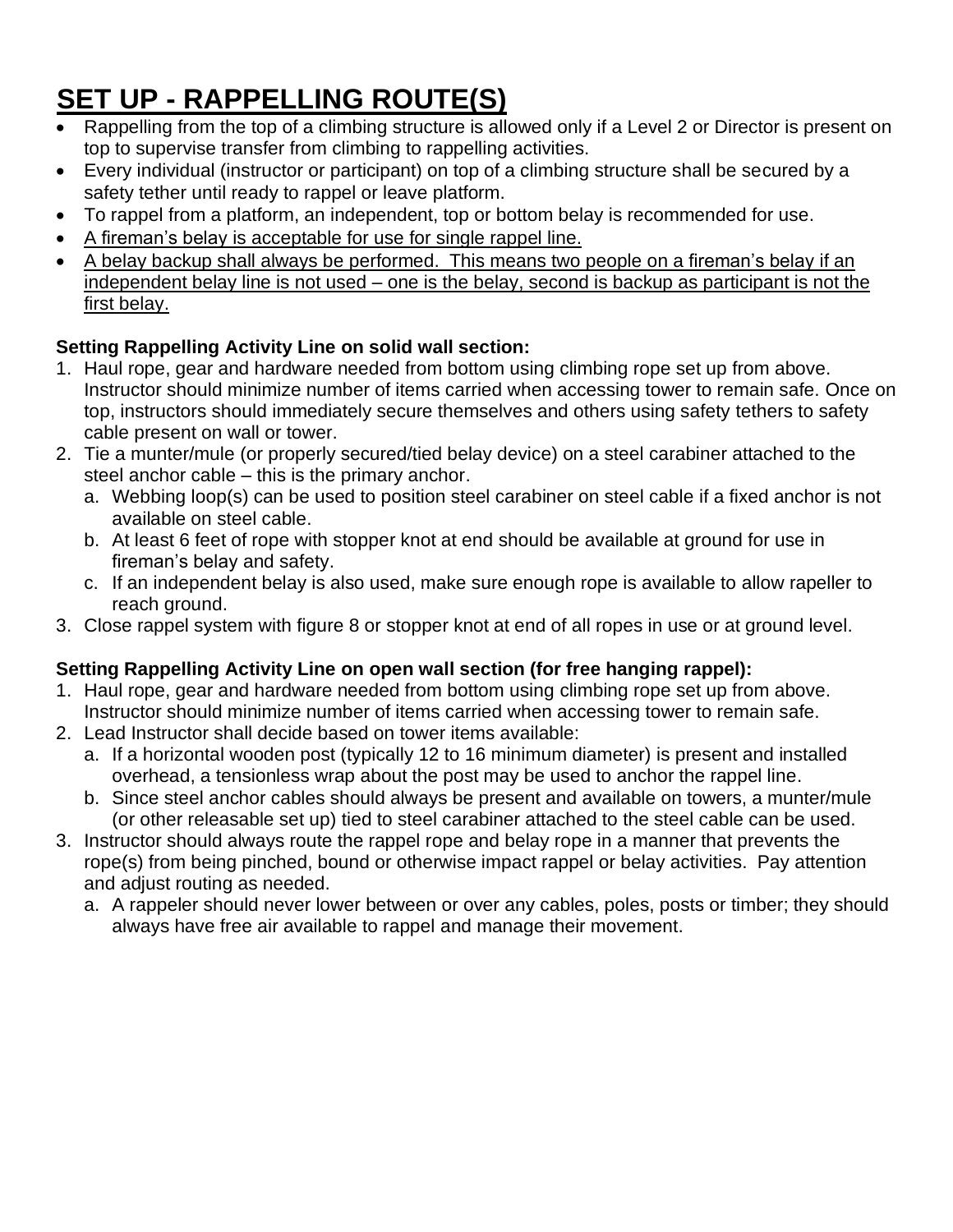### **OPERATIONS**

#### **CLIMBING ON THE TOWER OR WALL**

- 1. Ask the climber their name and advise others to stay behind the anchor post until their time to climb.
- 2. Ask the climber if they have done this before.
	- a. If "Yes": let them proceed independently based on skills, help only if necessary but confirm that everything they complete is correct.
	- b. If "No": then take them through the whole process verbally, tell them what is going to happen, helping them set up. (Make a point to use their name, maintain eye contact and explain the equipment / process)
- 3. Now have climber start C.H.E.C.K. process with belayer and correct anything as needed.
- 4. When done with C.H.E.C.K., climber and belayer begin "Climbing Verbal Commands". Verbal Commands should be spoken clearly but not screamed. If multiple walls are being used, designate specific walls to prevent belayer confusion. (e.g. Red and Blue, A and B, etc)
- 5. Belayer maintains constant visual on the climber and maintains their brake hand on the rope at all times from the beginning of the climb until the climber is done, back down on the ground and climber has given the verbal command "Off Belay."
	- a. It is recommended to always use a backup belayer on the ground making sure slack rope is stacked and if belayer does not perform properly, close belay to halt climber progress.
- 6. After the climber is back on the ground and has given the "Off Belay" command, the climber is detached from the rope.
- 7. If the climber is topping out, only the climber should give the "Off Belay" command to belayer after Instructor has secured climber on top with a safety tether.

#### **RAPPELLING ON THE TOWER OR WALL**

- 1. WHILE keeping rappeler on a safety tether, ask the rapeller if they have done this before.
	- a. If "Yes": let them proceed independently, help when necessary.
	- b. If "No": then take them through the whole process verbally, tell them what is going to happen, helping them set up. (Make a point to use their name, maintain eye contact and explain the equipment / process)
		- c. Feed rappel device for Right or Left Handed braking based on rappeller preference. Typically a tube style or Figure 8 device is used by Council.
		- d. With rapeller's back facing edge, clip the carabiner on the rappel device to the harness – gate down and locked – so that the rope is in proper position for rappel.
		- e. Clip independent belay line to harness with a locking aluminum (or steel) carabiner.
- 2. While still on safety tether, the rapeller moves to the rappel edge in full view of the belayer.
- 3. The rapeller and belayer start the C.H.E.C.K. process correct any items as needed.
- 4. Once complete, they can begin "Verbal Commands for Belaying Rappeller".
- 5. The Instructor may remove safety tether from the rapeller AFTER "On Belay" is confirmed by belayer.
- 6. The Belayer maintains constant visual on the rappeler keeping their break hand in proper position at all times until the rappeler is to the ground AND given "Off Belay" command to belayer.
	- a. It is required to always have a backup belayer on the ground making sure slack rope is stacked and if belayer does not perform properly, close belay to halt rappeler decent.
- 7. The rapeller can now be detached from the rappel device and independent belay rope.
- 8. If needed, attach rappel device, gloves and any other gear to independent belay line to haul back to top.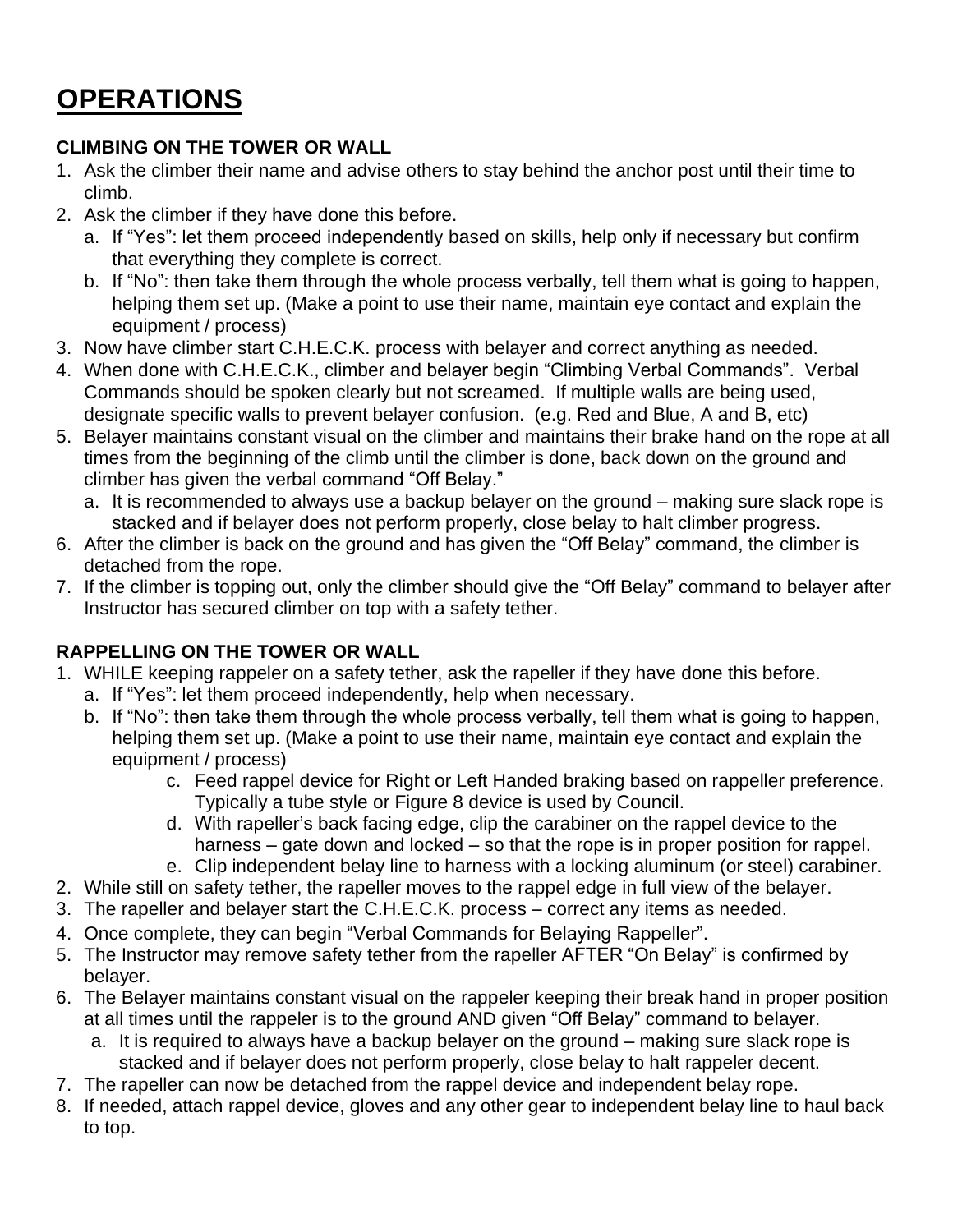### **TAKE DOWN**

#### **CLIMBING ROUTE(S)**

- 1. From the ground, untie knots in activity rope and remove any carabiners used to connect to climbers so nothing can prevent pulling rope through top anchor.
- 2. Attach P Line to rope and carefully pull rope up and P Line through top anchor, bringing P Line back to ground.
- 3. Secure both ends of P Line together and then to structure at bottom.
- 4. Remove all equipment and materials used to set up ground anchor.

#### **RAPPEL ROUTE(S)**

Three methods to descend from tower.

- 1. Rappel from tower on double line rappel with fireman's belay OR
- 2. Break down rope(s) used during rappelling and lower or down climb on belay using climbing rope prior to it being taken down OR
- 3. IF available and IF Instructor has proper COPE training, traverse COPE element using safety tethers attached to overhead cable to fixed ladder and descend using tethers to ground.
- 4. Always lower any extra equipment or gear before descending from tower when on rappel.

#### **RAPPELL - Instructor is last to leave platform**

- 1. Making sure that safety tether is anchored properly to tower safety cable, check area and assure that all equipment and gear has been lowered from tower. At least 1 belay device and locking carabiner will be required to rappel. Autoblock is also recommended if Instructor does not have backup belay at bottom.
- 2. Feed rope through anchor point OR if spar pole is available, drape rope over pole and assure it can be pulled from pole freely after descent.
- 3. Assure that both legs of rappel line are to ground and have stopper knots on each end and a fireman's belayer and back up is present and holding both rope segments evenly. Care should be taken to assure that both rope segments remain at ground and do not travel upwards while descending.
- 4. Complete C.H.E.C.K. with belayer do not rush.
- 5. Take in any slack on rappel lines and test operation and feed of rappel lines.
- 6. Place self ON BELAY with fireman's belay as back up.
- 7. NOW detach safety tether from cable and secure to self in manner that will not interfere with belay activity. Rappel from tower to ground with fireman's belay.
- 8. Once on ground, take self "Off Belay" and clear rope from belay device.
- 9. Remove stopper knots and CAREFULLY pull one side of rope to pull rope over anchor log or through anchor and allow rope to fall back to ground.
- 10.Coil rope and clear area.

#### **LOWER or DOWNCLIMB as last Instructor to leave platform**

- 1. Making sure that ONE leg of safety tether is anchored properly to tower safety cable, check area and assure that all equipment and gear has been lowered from tower.
- 2. Connect climbing rope to harness and test function and check that rope feed does not pass over and cables or surface – only edge – of climbing wall. Adjust as needed.
- 3. Complete C.H.E.C.K. with belayer do not rush.
- 4. Place self "On Belay" and remove safety tether.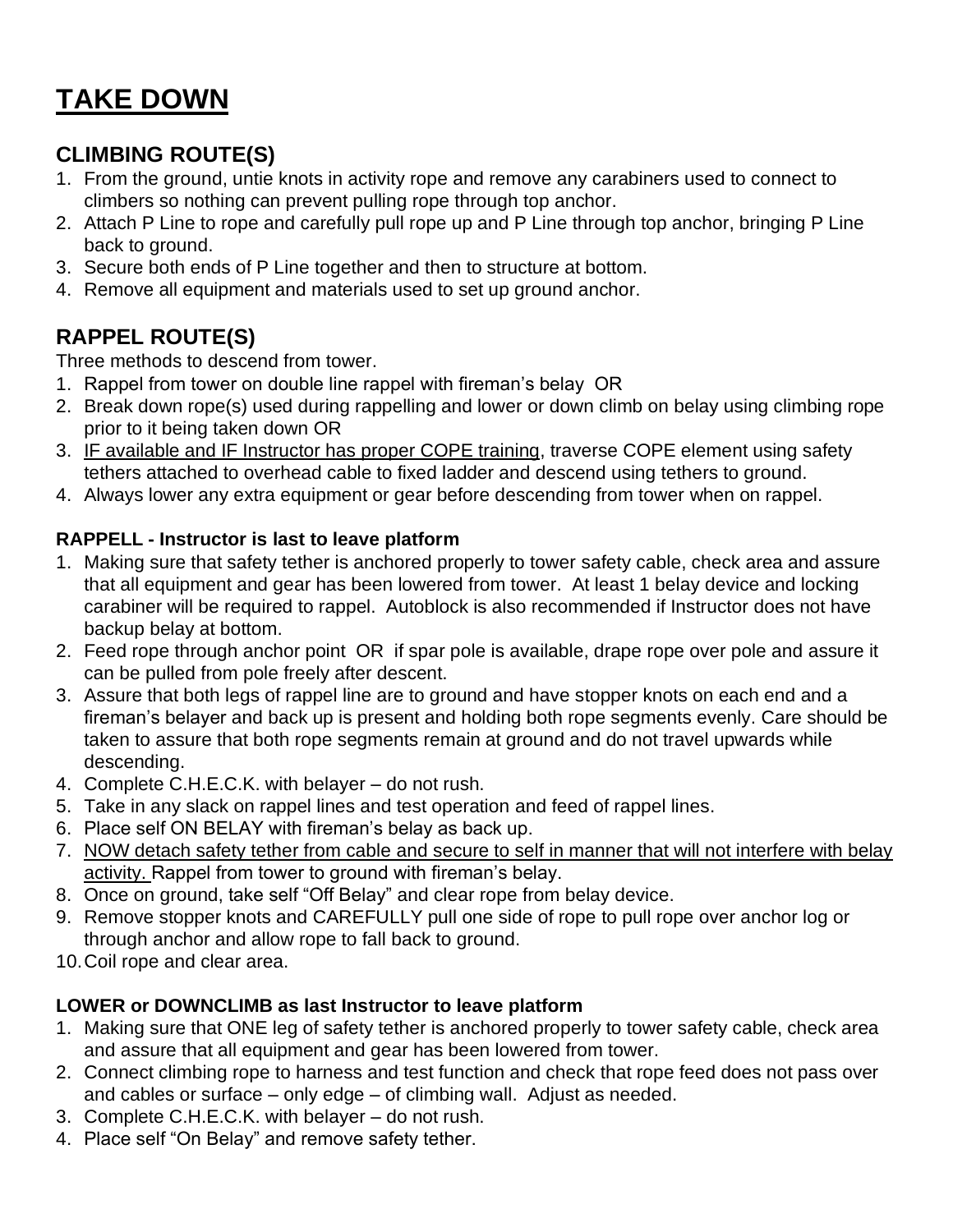- 5. Move self UNDER anchor and safety cables to keep rope free of these edges rope should only run from belayer, through top anchor and to you, the climber.
- 6. Move onto wall and down climb or allow belayer to lower using commands as needed.
- 7. Once on ground, take self "Off Belay" and then proceed to take down climbing route.

**COPE ELEMENT TRAVERSE – See Site Specific Manual for details, otherwise climbing instructor training does not include this activity and so do not attempt.**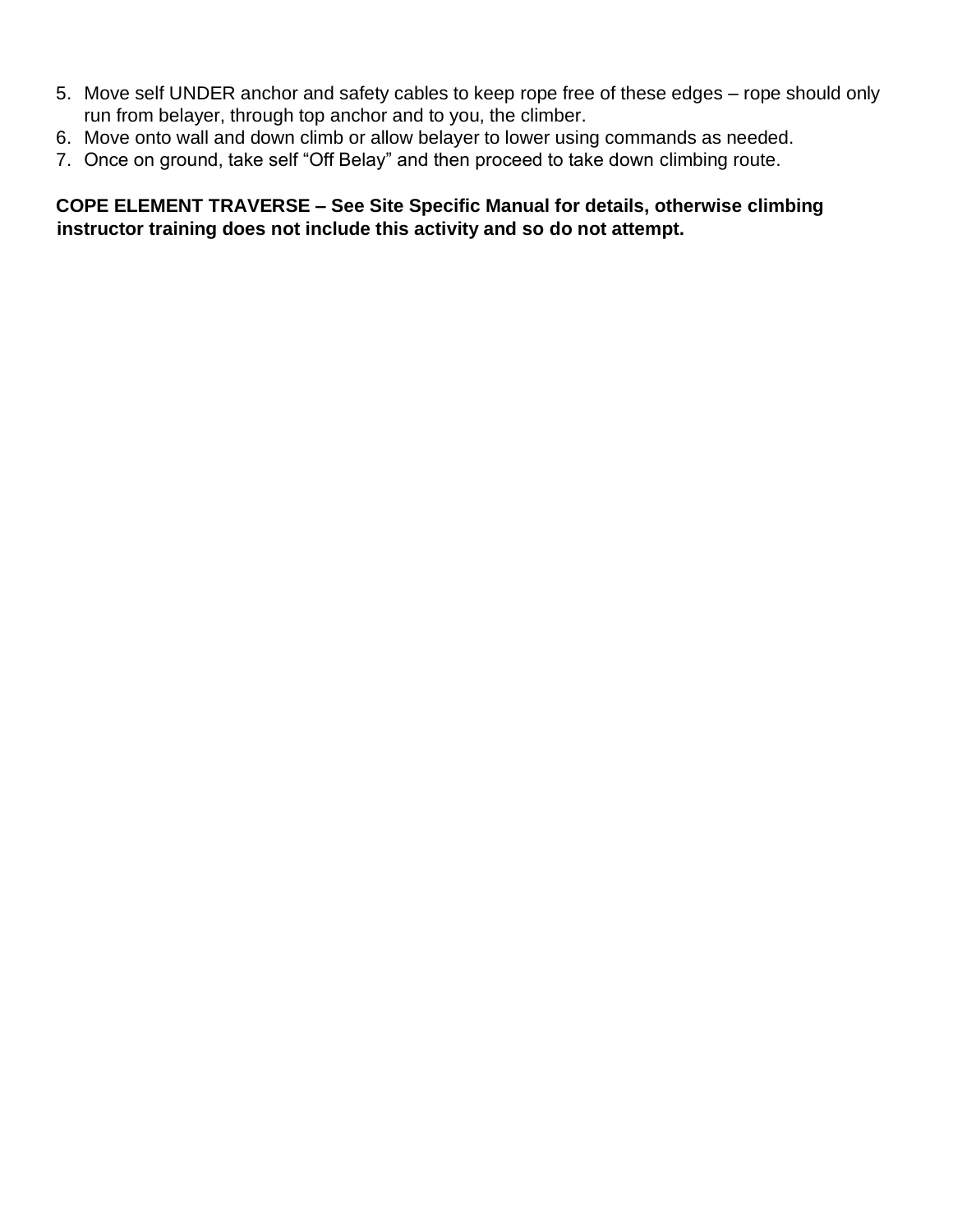### **INDOOR Climbing Walls STANDARD OPERATING PROCEDURES**

Indoor climbing walls are only approved for climbing using top rope belay. No rappelling allowed.

### **SET UP**

#### **CLIMBING ROUTE(S)**

#### **RIGGING for CLIMB**

- 1. P Cords (Pull Cord a thick string) are installed on each climbing wall surface.
- 2. P Cords start at ground level and should be used to pull one rope end from ground, through top anchor (a shear reduction block or rated link) and back to ground.
	- a. Make sure to secure opposite end of rope to ground so it is not pulled from ground.
	- b. If P Cord is missing, discuss with Ranger how to replace or if another wall is available.
- 3. Lead Instructor may either have climbers tie selves in using Figure 8 follow through or use locking carabiner and appropriate knot to connect rope to harness. Set up accordingly.
- 4. Close your system and tie knot at standing end (unused end) of rope.

#### **SET GROUND ANCHOR – belayer out of system is best**

- 1. At Mabee Scout Reservation, use available ground anchor installed at base of roof support truss. This is a forged, climbing rated, eye bolt for your use.
	- a Tie a webbing loop and attach to eye bolt with locking carabiner to create ground anchor extension to point where Lead Instructor wants belay positioned.
		- i Watch for any overhead lights or fans to assure that belay line is and remains clear during use.
	- b Revise equipment and adjust belay position as needed.
	- c Thread activity line through belay device and connect to webbing loop attached to eye bolt.
	- d Test operation of belay system and confirm that belay system is closed that there is a knot at end of standing or free end of rope.
- 2. Hale Scout Reservation has leap anchors installed to bottom of climbing tower for use a ground anchor.

IN SYSTEM BELAY: If a ground anchor is missing, damaged or otherwise not used, belaying from the belayer (in system belay) is acceptable. All Instructors present should assure that proper loading of the belayer is maintained, good footing is available for all involved in the belay (including back up belay) and that the belayer is prepared and capable to belay the climber. The Lead Instructor has the training and decision for every belay and should remain aware and adjust roles and duties as needed.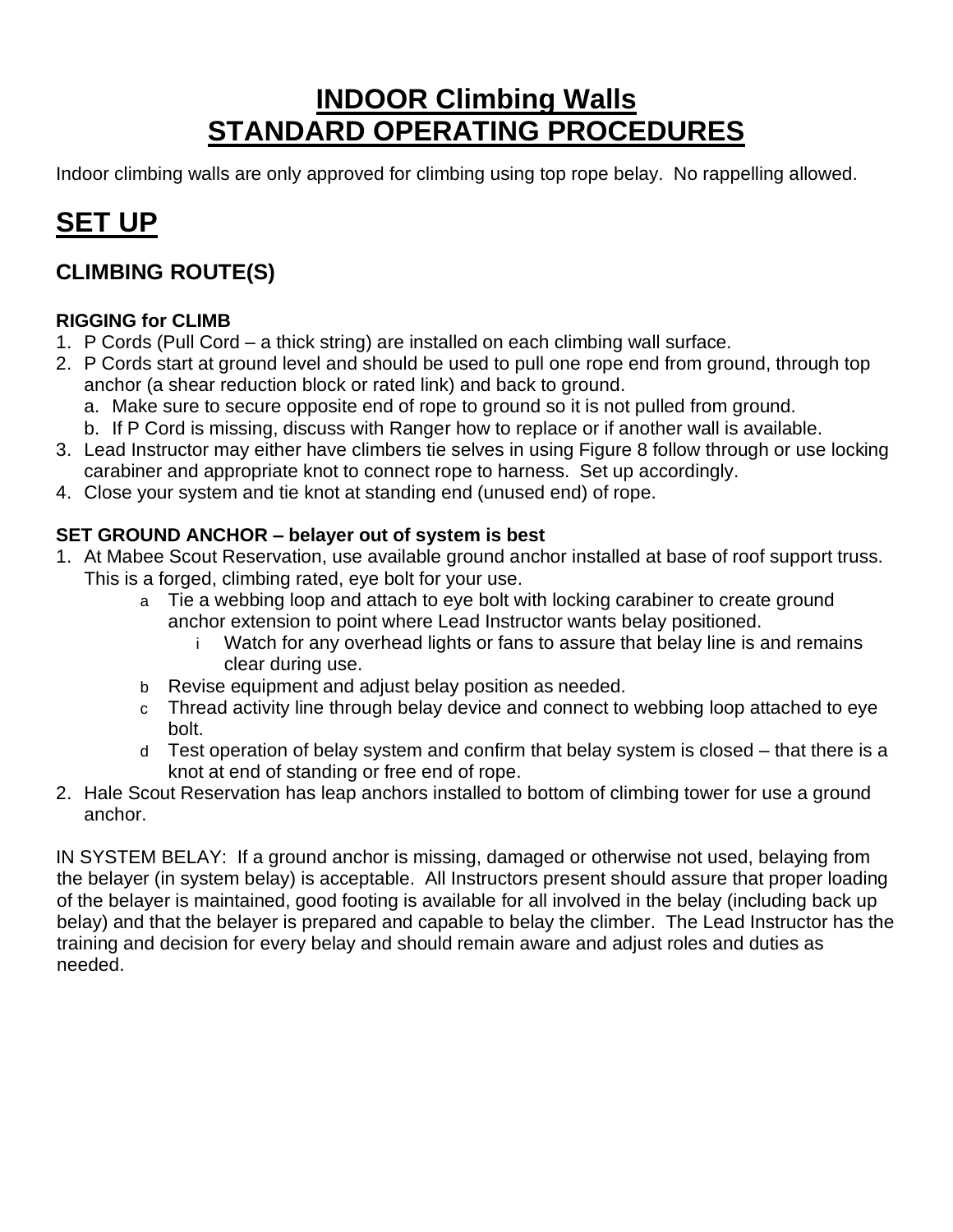### **OPERATIONS**

#### **CLIMBING ON THE WALL**

- 1. Ask the climber their name and advise others to stay behind the anchor post until their time to climb.
- 2. Ask the climber if they have done this before.
	- a. If "Yes": let them proceed independently based on skills, help only if necessary but confirm that everything they complete is correct.
	- b. If "No": then take them through the whole process verbally, tell them what is going to happen, helping them set up. (Make a point to use their name, maintain eye contact and explain the equipment / process)
- 3. Now have climber start C.H.E.C.K. process with belayer.
- 4. When done with C.H.E.C.K., climber and belayer begin "Climbing Verbal Commands" communication process. Verbal Commands should be spoken clearly but not screamed.
- 5. Belayer maintains constant visual on the climber and maintains their break hand at all times from the beginning of the climb until the climber is done, back down on the ground and climber has given the verbal command "Off Belay."
	- a. It is recommended to always use a backup belayer on the ground making sure slack rope is stacked and if belayer does not perform properly, close belay to halt climber progress.
- 6. After the climber is back on the ground and has given the "Off Belay" command, the climber is detached from the rope.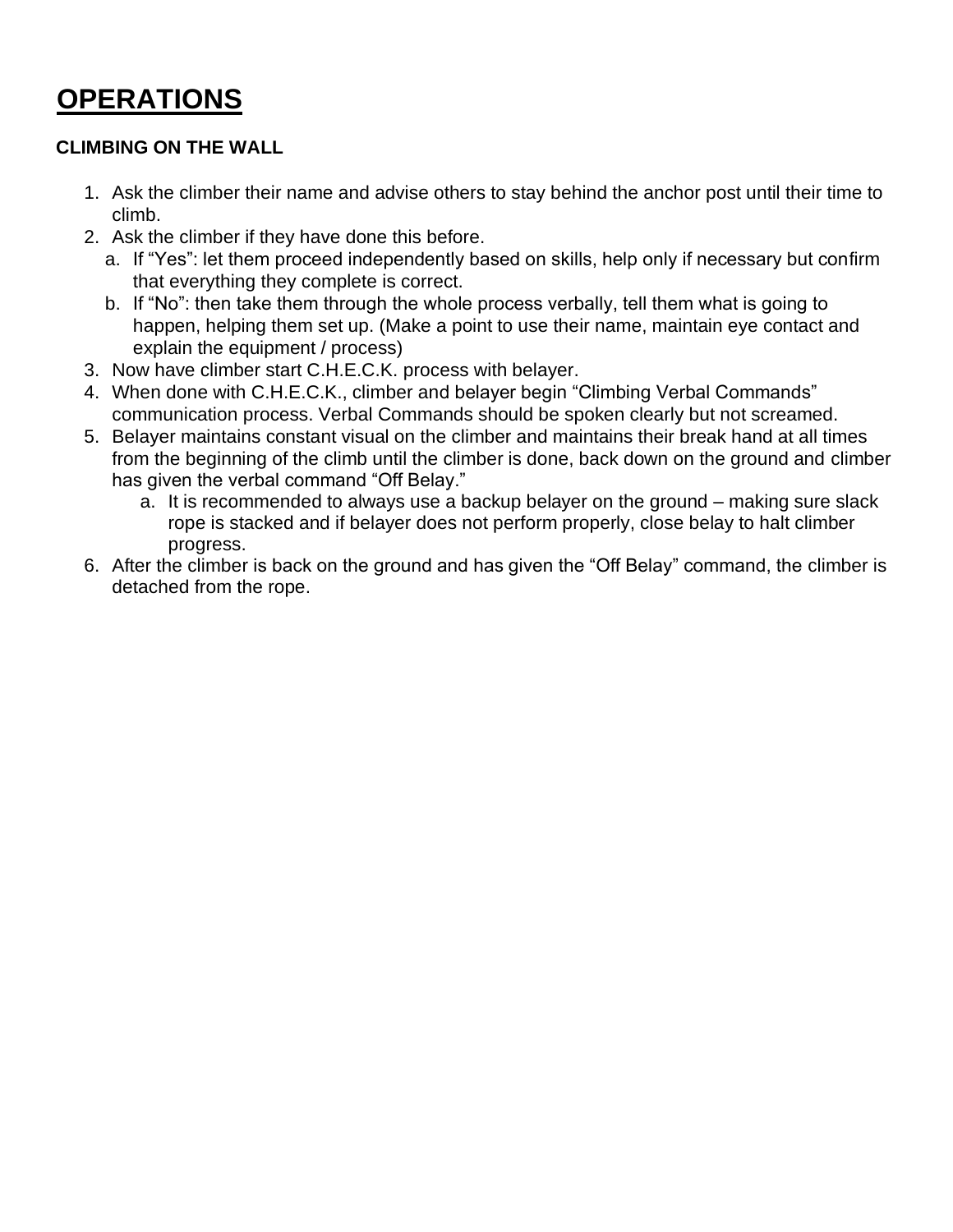### **TruBlue Auto Belay Devices STANDARD OPERATING PROCEDURES**

#### **Mabee Indoor Wall and ZBase Adventure Tower**

These devices are designed and installed to provide a continuous take up of rope and a continuous belay to safely lower a climber in the event of fall or letting go after reaching the top of climb. Please note, these devices will not "hold" a climber in position like when using human belay so make climbers aware and allow them to test drive effect at bouldering height if desired.

These devices only require an Instructor to perform C.H.E.C.K. and then connect carabiner to climber harness.

- a. The Climber is immediately "On Belay" with device and no verbal commands are expected. Slack is automatically gathered and a continuous belay is provided.
- b. These devices do not hold a climber in place. Climbers should be made aware of and test this activity.
	- i. Have them climb just a few feet up and let go so they learn to trust the system.
	- ii. If they get to top and refuse to let go, you may have a recovery to make.

SET UP / USE: A P Line is attached to the steel carabiner (permanently attached to webbing) on the TruBlue and should be used to pull down the carabiner and P Line removed during TruBlue use.

- 1. Once to ground, the TruBlue webbing should be inspected for wear or damage prior to use according to printed instructors at site.
- 2. An anchor is installed at waist height on wall so you can clip carabiner to it when TruBlue is not in use. NOTICE – the device will retract (raise up) if you let go so always clip to wall when not clipped to climber.
- 3. If a TruBlue retracts, a climber may retrieve and bring the webbing/carabiner back to the ground. The climber must be on belay while doing this and use climbing lane immediately next to the retracted TruBlue to avoid risk of a pendulum swing.

### **TAKE DOWN**

#### **CLIMBING ROUTE(S)**

- 1. From the ground, untie knots in activity rope and remove any carabiners used to connect to climbers.
- 2. Attach P Line to rope and carefully pull rope up and P Line through top anchor as found, bringing back to ground.
- 3. Secure both ends of P Line to structure at bottom.
- 4. Remove all equipment and materials used to set up ground anchor.
- 5. For TruBlues attach P Line to carabiner and allow device to retract webbing back to top then secure P Line to wall.
- 6. Return crash pads, if present, to wall.